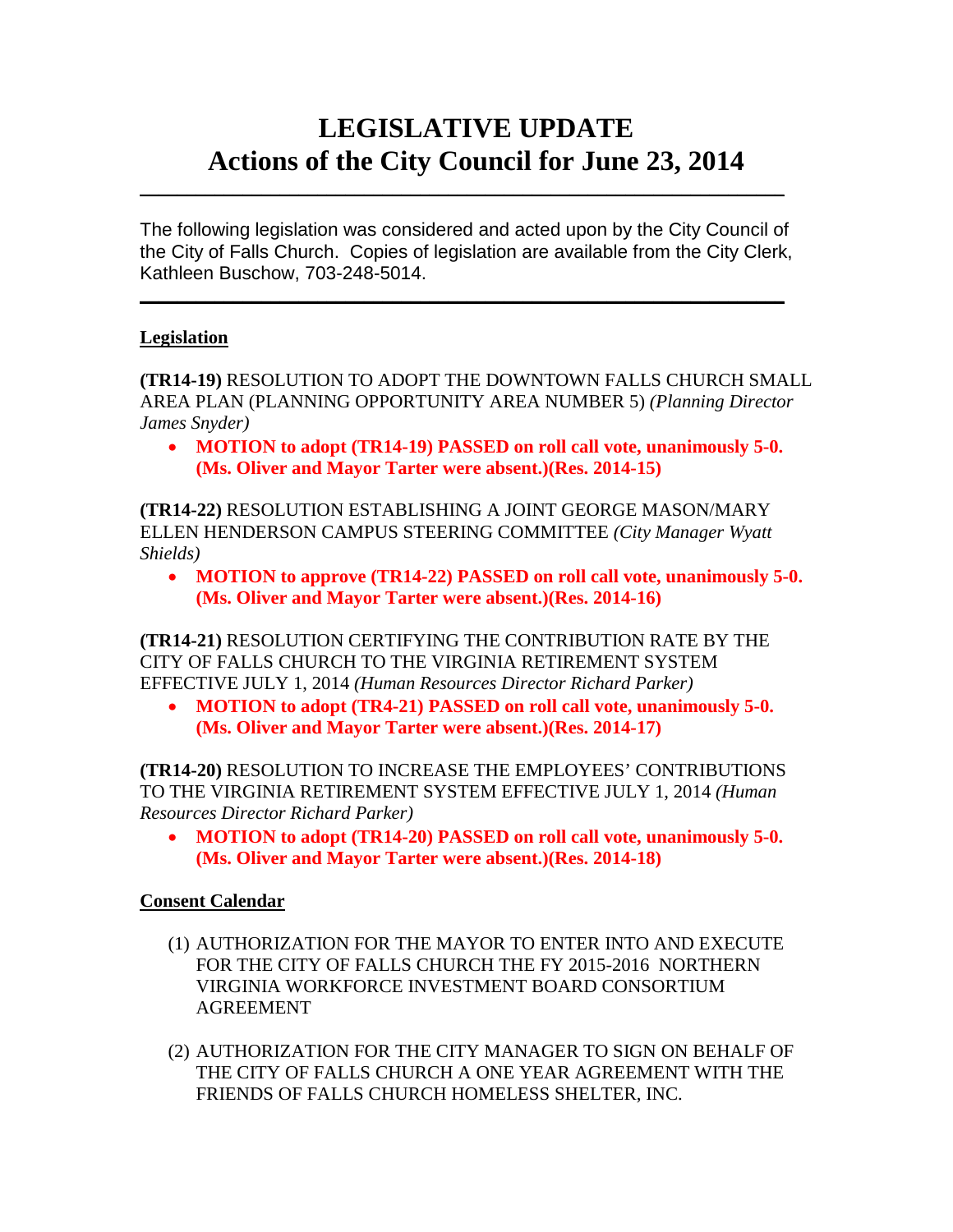(3) PERMISSION FOR CITY MANAGER TO ACCEPT A PART-TIME TEACHING POSITION WITH THE VIRGINIA TECH "CERTIFICATE IN LOCAL GOVERNMENT MANAGEMENT" PROGRAM for the 2014 Summer Term

**MOTION to approve Consent items PASSED unanimously 5-0. (Ms. Oliver and Mayor Tarter were absent.)**

# **Approval of Minutes**

- (1) April 16, 2014 Minutes
	- **Minutes of April 16, 2014 APPROVED unanimously on voice vote as amended.**
- (2) May 12, 2014 Minutes
	- **Minutes of May 12, 2014 APPROVED unanimously on voice vote as presented.**
	- (1) May 27, 2014 Minutes
		- **Minutes of May 27, 2014 APPROVED unanimously on voice vote as presented.**

#### **Closed Session**

Council went into closed session at 8:55 p.m.

Closed Session: pursuant Va. Code Section **2.2-3711 (A)1.** Discussion …. of prospective candidates for employment;…. of specific public officers, appointees, or employees of any public body;…. [City Attorney and City Clerk Recruitment]

Council came out of closed session into open session at 9:32 p.m.

Upon returning from Closed Session, Ms. Connelly MOVED, seconded by Mr. Duncan, to approve (TR14-23).

(TR14-23)

#### RESOLUTION APPOINTING A CITY CLERK AND SETTING THE COMPENSATION FOR FISCAL YEAR 2014-2015

BE IT RESOLVED by the Council of the City of Falls Church, Virginia, that commencing July 21, 2014, CELESTE HEATH is appointed as City Clerk in accordance with the terms and conditions set forth in the conditional offer of employment to her dated June 23, 2014, which she has endorsed and, notwithstanding any other resolution or ordinance, her annual salary for FY14-15 shall be Eighty-Six Thousand, Four Hundred